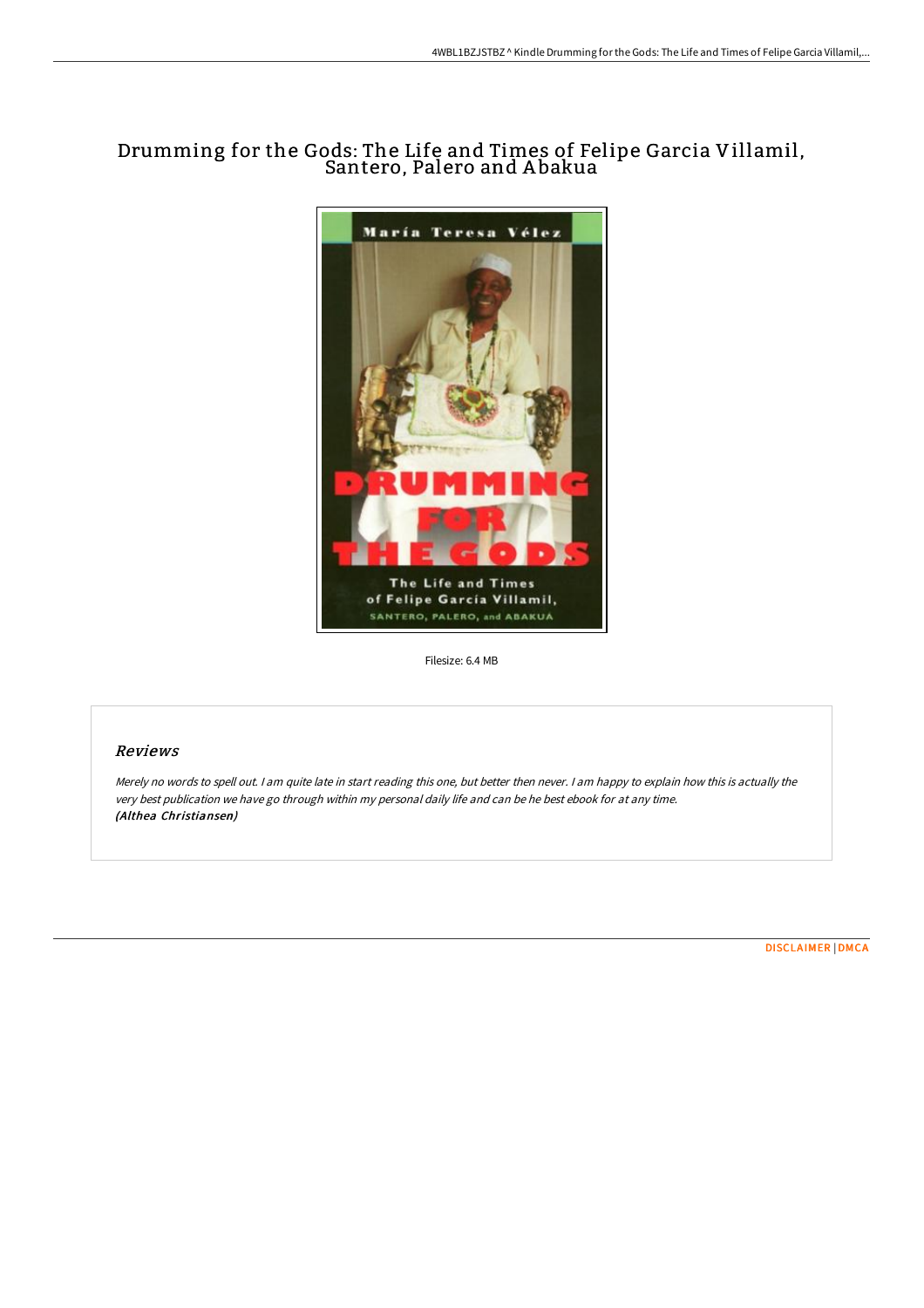## DRUMMING FOR THE GODS: THE LIFE AND TIMES OF FELIPE GARCIA VILLAMIL, SANTERO, PALERO AND ABAKUA



Temple University Press,U.S. Paperback. Book Condition: new. BRAND NEW, Drumming for the Gods: The Life and Times of Felipe Garcia Villamil, Santero, Palero and Abakua, Maria Teresa Velez, "I am Felipe Garcia Villamil" begins "Drumming for the Gods", the life history of the Afro-Cuban artist whose music has survived both political and personal upheaval. "Balogun for thirty years. Oluana, of Matanzas, Cuba, for about forty years. Omoana for almost forty-five years. OluIyesa [he who knows the secrets of the Iyesa drums]." A practitioner of sacred drumming for almost his entire life, Felipe practiced his trade in Cuba both before and after the Revolution and brought it with him to New York, where he continues to play for the gods. This book focuses on three periods of Felipe's life, each marked by changes in his personal life and by important historical events. The first period covers his formative years during which he received his initial training. Through Felipe's story, we explore the legacy of slavery in Cuba, the nature of Afro-Cuban religions and their musical traditions, and the history of bata drums. The second period covers the critical years of the Cuban Revolution. Here we see the eFect of social turmoil both on music and religious practice (santero, palero, and abakua). The third period covers Felipe's life in New York as a refugee/immigrant, and the role of music in rebuilding his identity. Felipe's story illuminates his cultural practices and beliefs as well as the ways in which an individual musician selects and modifies the elements of his cultural heritage to create a voice that is personal and unique. Felipe not only lives through history but also makes history, shaping an identity that cannot be described as "Cuban immigrant," "Afro-Cuban," religious drummer," or "santeria initiate," but is composed of all of them....

Read [Drumming](http://digilib.live/drumming-for-the-gods-the-life-and-times-of-feli.html) for the Gods: The Life and Times of Felipe Garcia Villamil, Santero, Palero and Abakua Online  $\blacksquare$ Download PDF [Drumming](http://digilib.live/drumming-for-the-gods-the-life-and-times-of-feli.html) for the Gods: The Life and Times of Felipe Garcia Villamil, Santero, Palero and Abakua